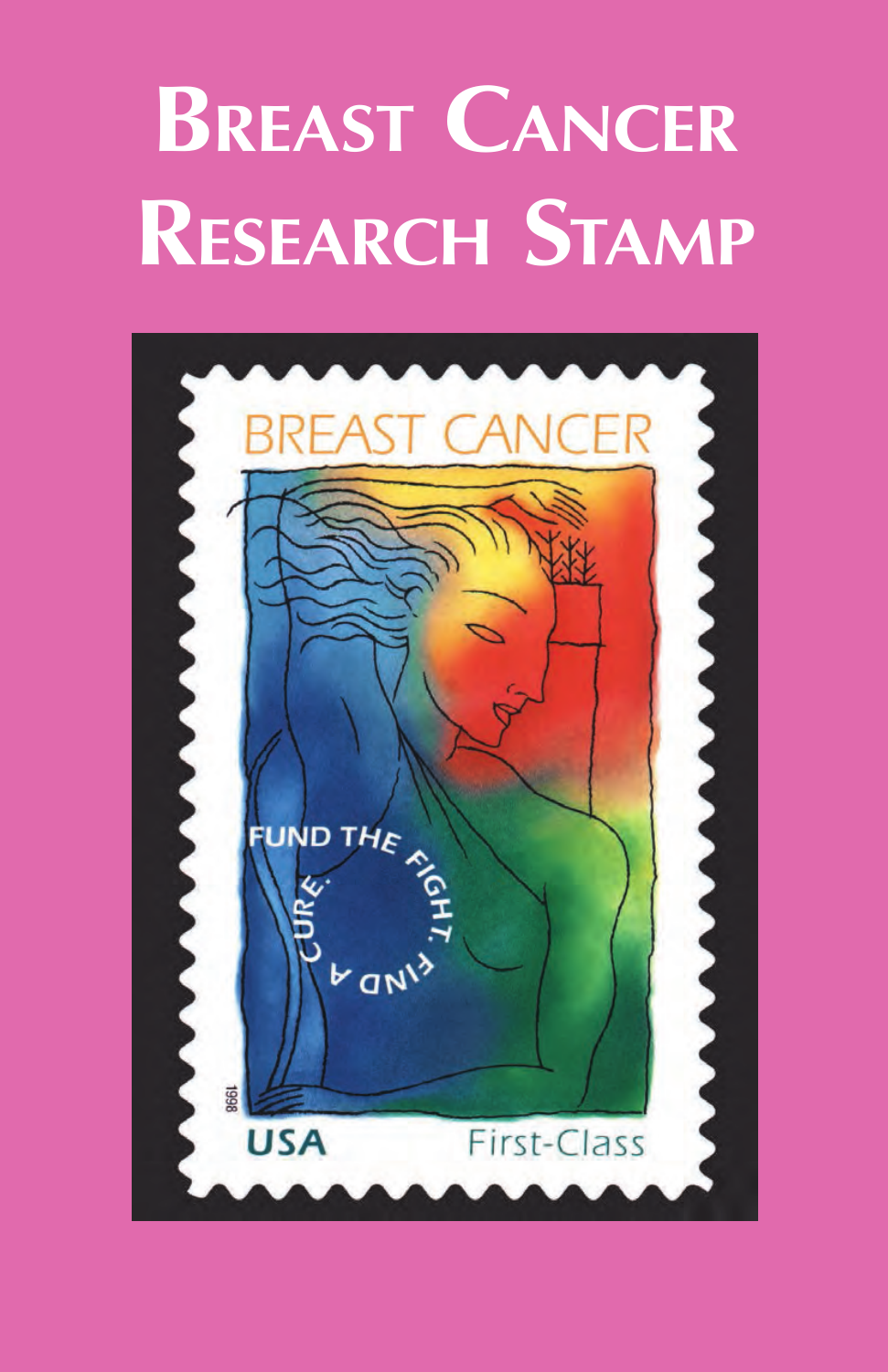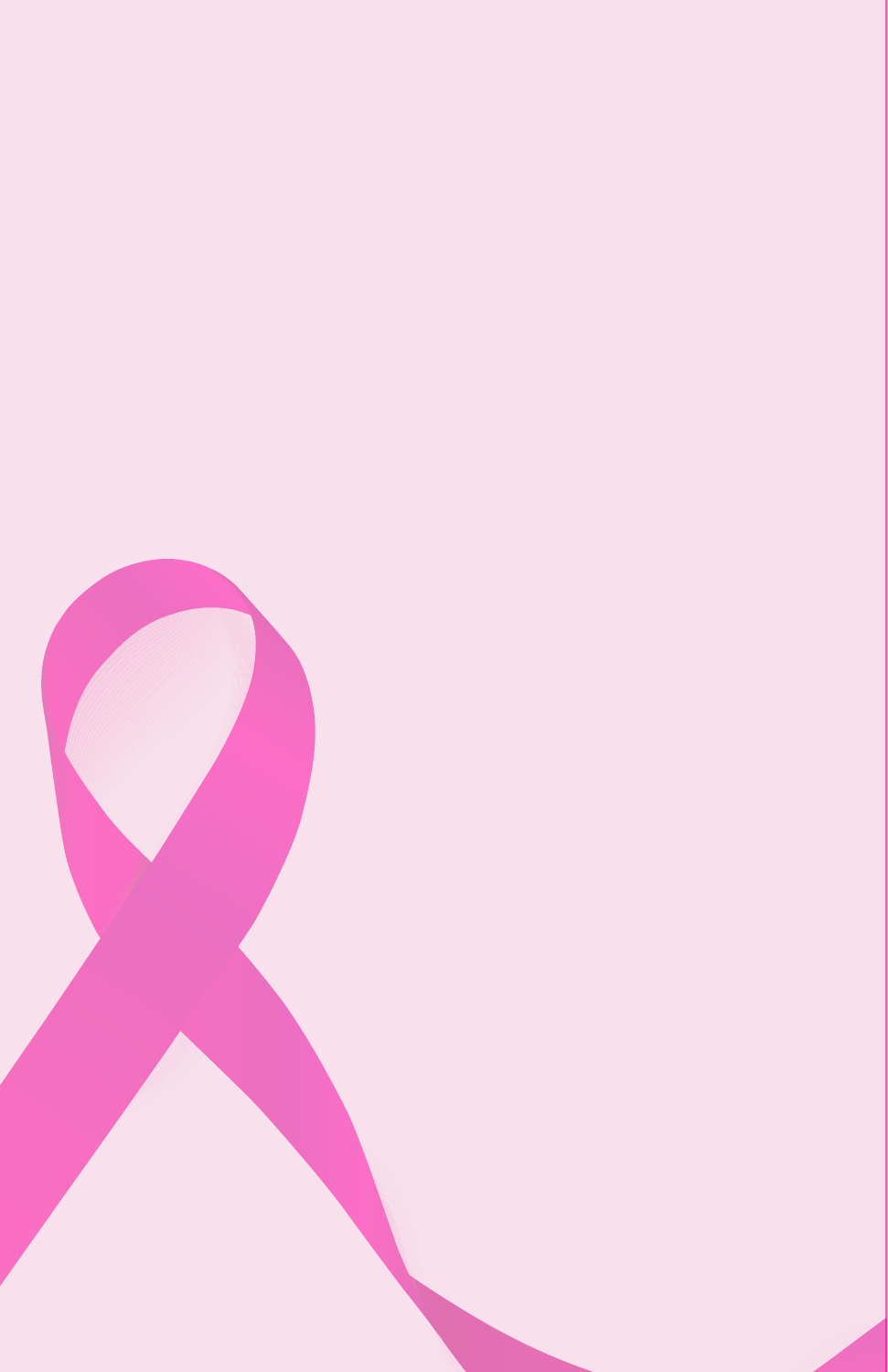

**I** recently received a letter from a constituent on a plain white envelope. In the corner was a brightly colored Breast Cancer Research Stamp. I always smile when I see one of these because I know that each one brings us closer to finding a cure for breast cancer.

In 1998, I heard from breast cancer survivors and family members of women who succumbed to the disease, offering their stories in support of a proposed Breast Cancer Research Stamp. Their efforts were rewarded when the stamp became the first-ever "semipostal," meaning the 65-cent stamp does more than just cover first-class postage.

The extra cents are divided between the National Institutes of Health and the Department of Defense, both of which conduct breast cancer research.

A few cents may sound like small change, but all told, the stamp has raised more than \$90 million for breast cancer research.

Breast cancer is the second-leading cause of cancer deaths among women in the United States. The Centers for Disease Control and Prevention say that breast cancer remains the most common cancer among women.

More than 3 million women have been diagnosed with breast cancer. A lesser-known fact is that more than 2,000 men will be diagnosed with breast cancer this year.

According to the American Cancer Society, more than 260,000 women will be diagnosed with breast cancer this year, and more than 40,000 will die.

Yet if detected early, the five-year survival rate is 99 percent.

Thanks to breakthroughs in cancer research, more and more women are surviving this deadly disease. And every dollar we raise helps us save more lives.

We all need a stamp at one time or another, and the Breast Cancer Research Stamp is just one way to contribute to an important cause.

It is my hope the Breast Cancer Research Stamp will help to continue public awareness on this devastating disease and provide hope to breast cancer survivors.

 Dianne Feinstein U.S. Senator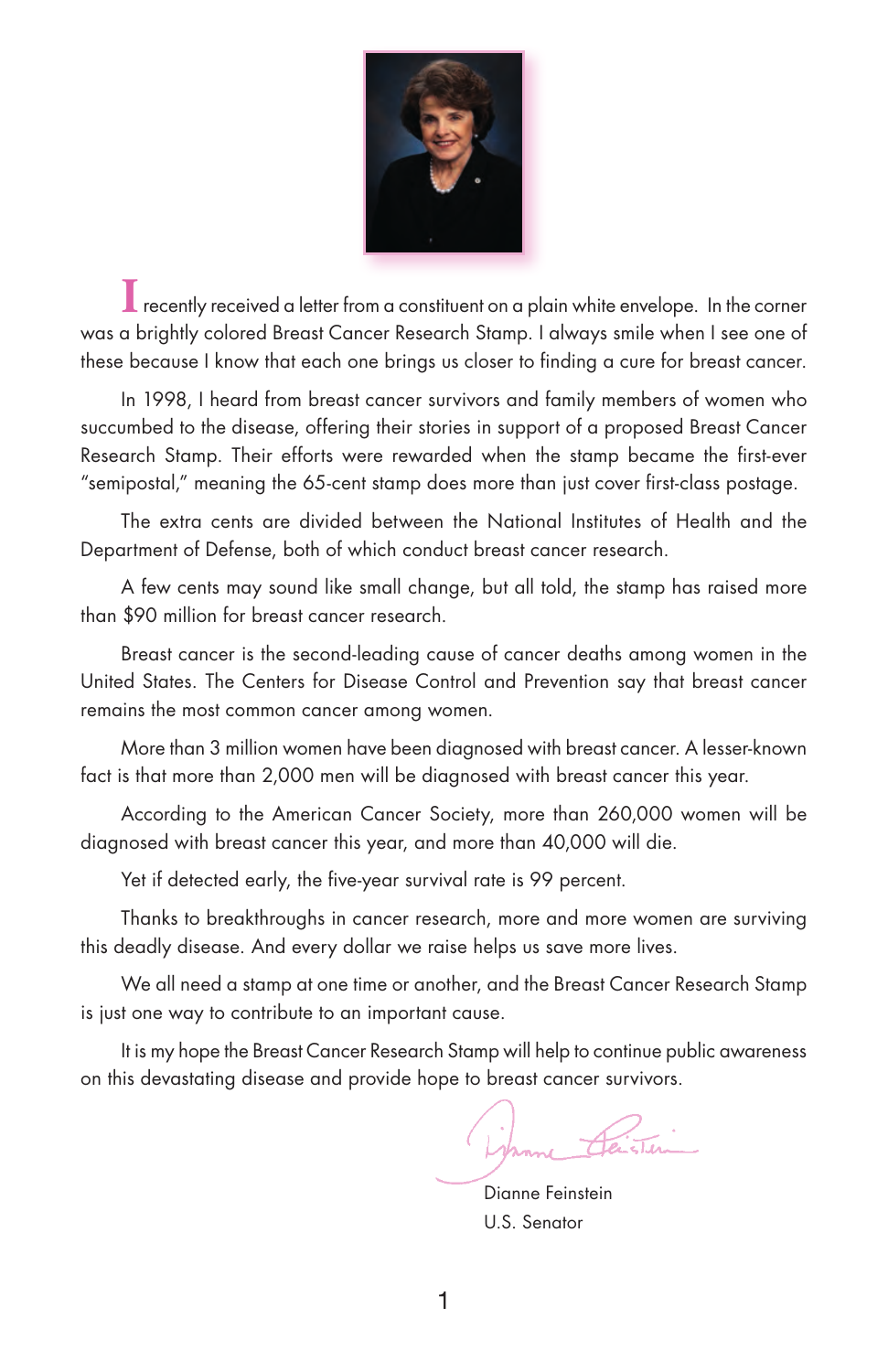#### *The Breast Cancer Research Stamp*

**T**he idea behind the stamp originated in California. It came from a Sacramento breast cancer surgeon, Dr. Ernie Bodai, who has treated thousands of women with breast cancer. Ernie teamed with Betsy Mullen, a breast cancer survivor from San Diego, and David Goodman, who lost his wife to breast cancer and hails from Orinda, to advocate on behalf of the stamp.

The stamp was designed by Ethel Kessler of Bethesda, Maryland, and illustrated by Whitney Sherman of Baltimore,



Maryland. This is the first stamp design by Kessler, who has a personal interest in helping raise awareness about breast cancer as she is a survivor of the disease.

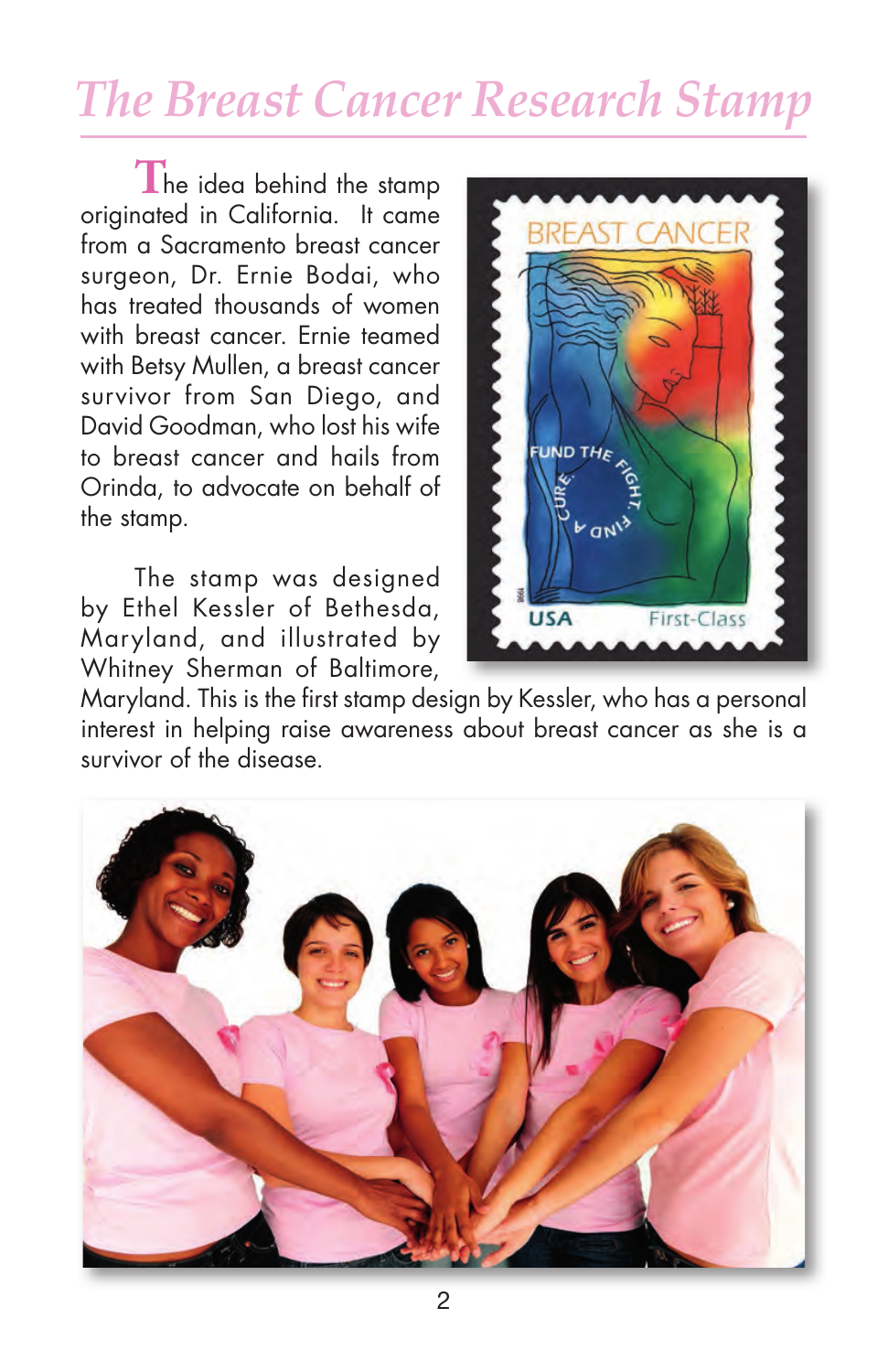### *The Breast Cancer Research Stamp*

**I** worked with former Senators Alfonse D'Amato (R-N.Y.) and Lauch Faircloth (R-N.C.) to craft the original Senate legislation to authorize the stamp, while the House legislation was sponsored by former Representatives Vic Fazio (D-Sacramento) and Susan Molinari (R-N.Y.).

Since 1998, when the stamp was first issued, legislation to reauthorize the stamp has passed seven times. In the 116th Congress, I introduced legislation with Senator Mike Enzi (R-Wyo.) to extend congressional approval for the stamp through 2027. It was signed into law in December 2019.

The stamp is supported by the American Congress of Obstetricians and Gynecologists, American Association for Cancer Research, American Cancer Society Cancer Action Network, the American College of Surgeons, Are You Dense Advocacy, Breast Cancer Fund, Center for Women Policy Studies, Susan G. Komen, Breast Cancer Research Foundation and the Tigerlily Foundation.

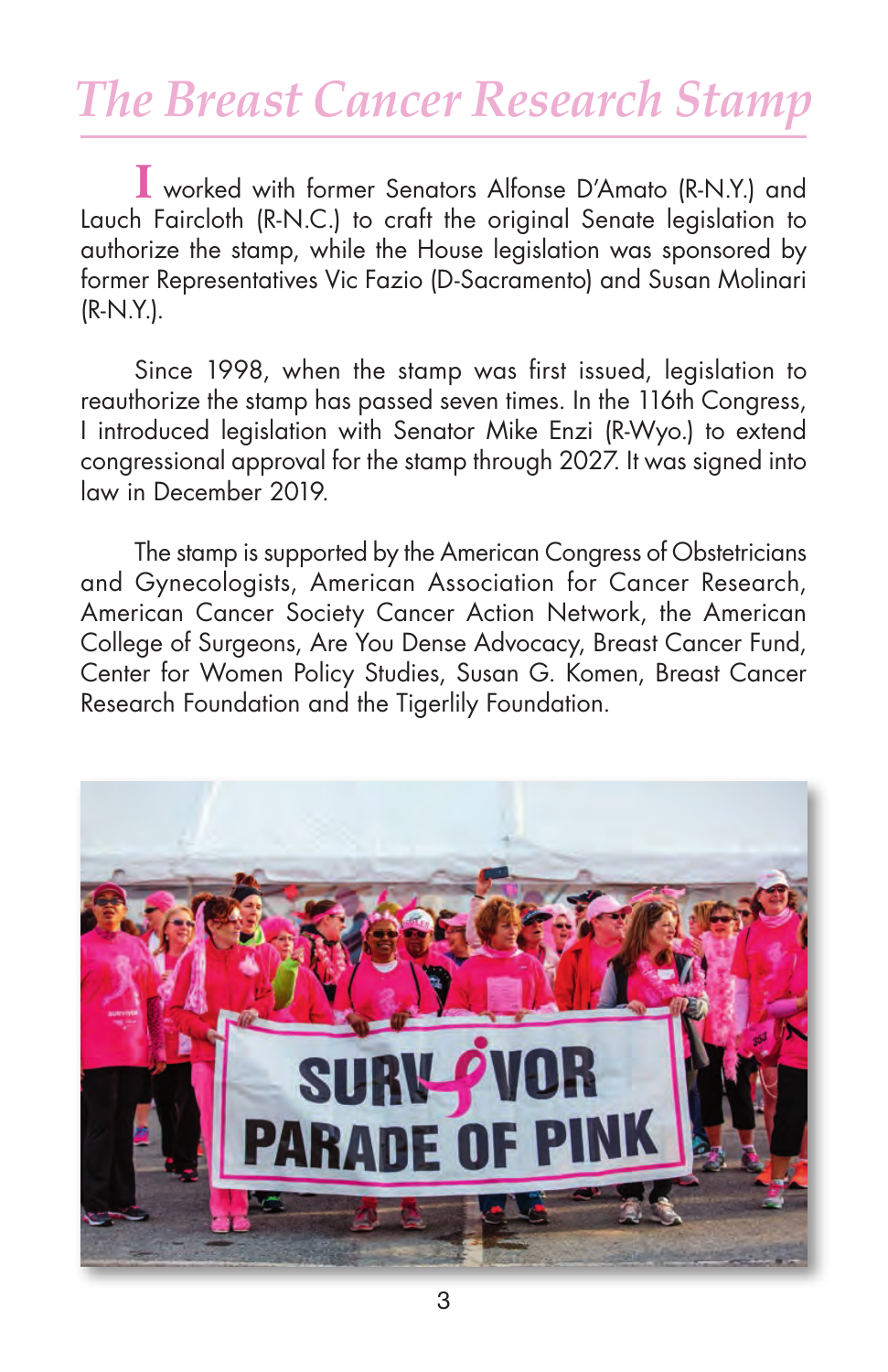## *An Interview with Dr. Ernie Bodai The doctor who came up*  $u$

**Q:** How did you first come up with the idea for the stamp?

**A:** In the late 1990s, I got frustrated with the slow pace of research in breast cancer and looked for another

mechanism to raise funds. I was preparing a talk on the history of breast cancer. To do that I used art history books. I saw all these beautiful images and literally on Christmas Eve thought "Wouldn't it be great if there was a stamp for breast cancer?" And if we price it a little bit higher, the extra funds could go toward research.

**Q:** Describe your experience advocating for the stamp's creation in Washington.

**A:** Going through the process I got a great education in civics. It took 15 trips to Washington



Dr. Ernie

D.C. and meetings with many members, but we got the bill passed after about a year and a half!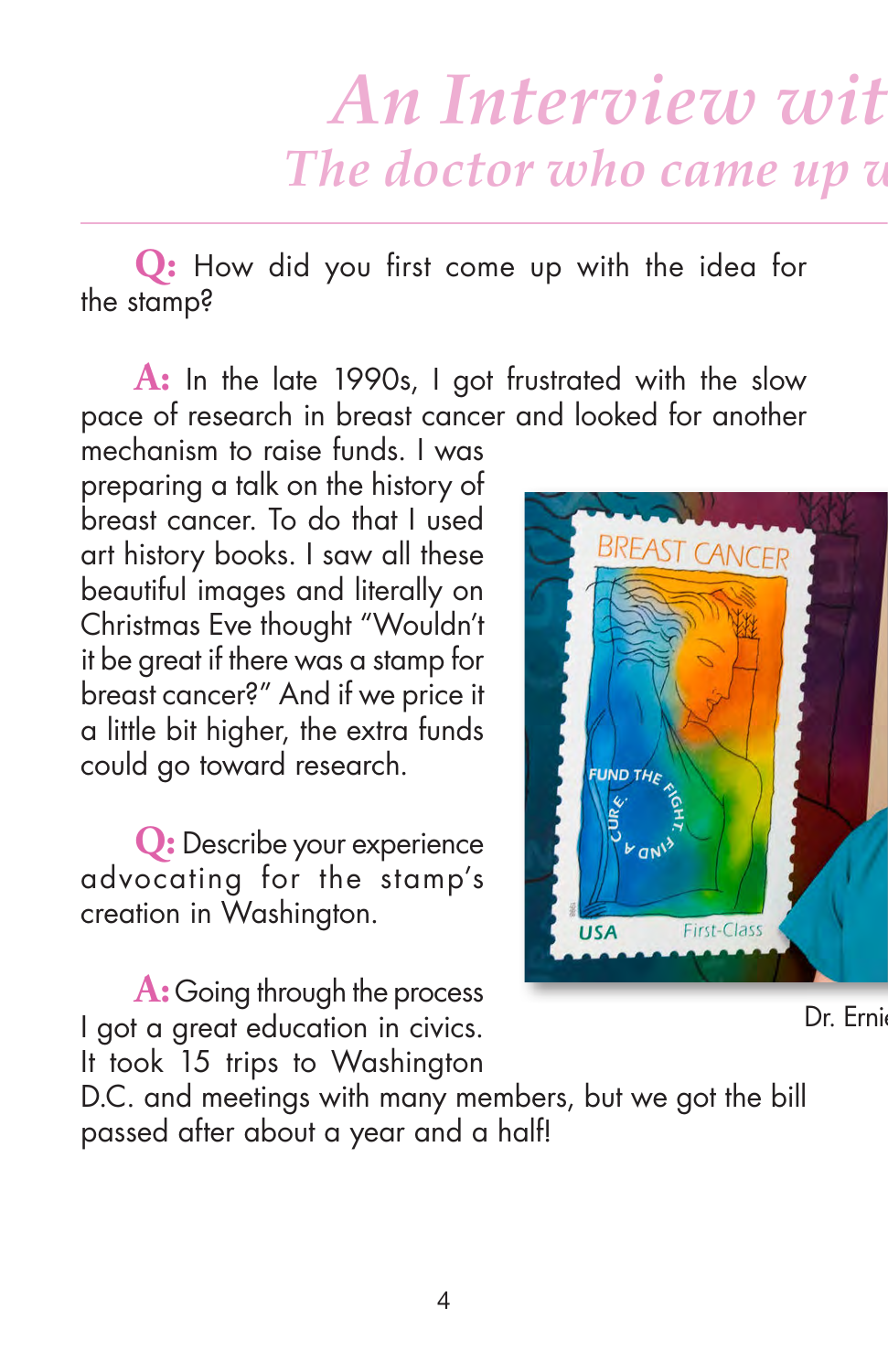## *An Interview with Dr. Ernie Bodai The doctor who came up with the idea for the stamp*

**Q:** Describe the advances that have been made through research funded by the stamp.

**A:** A number of fascinating advances have been made. The first big one is the development of more accurate



e Bodai

imaging technologies, including 3-D mammograms.

 The second one is a test that looks at the genetic makeup of a patient's tumor and predicts whether the patient will benefit from chemotherapy. Fifteen years ago, almost every woman diagnosed with breast cancer was given chemotherapy, not knowing whether she really needed it.

The third is advances in nanotechnology. Since the human genome was unraveled in the mid-1990s, we've been able to develop targeted therapies. You

kill the cancer cells from within and eliminate the side effects of chemotherapy. Even though these funds are directed toward breast cancer the findings are relevant to other cancers. We're fighting cancer on all fronts!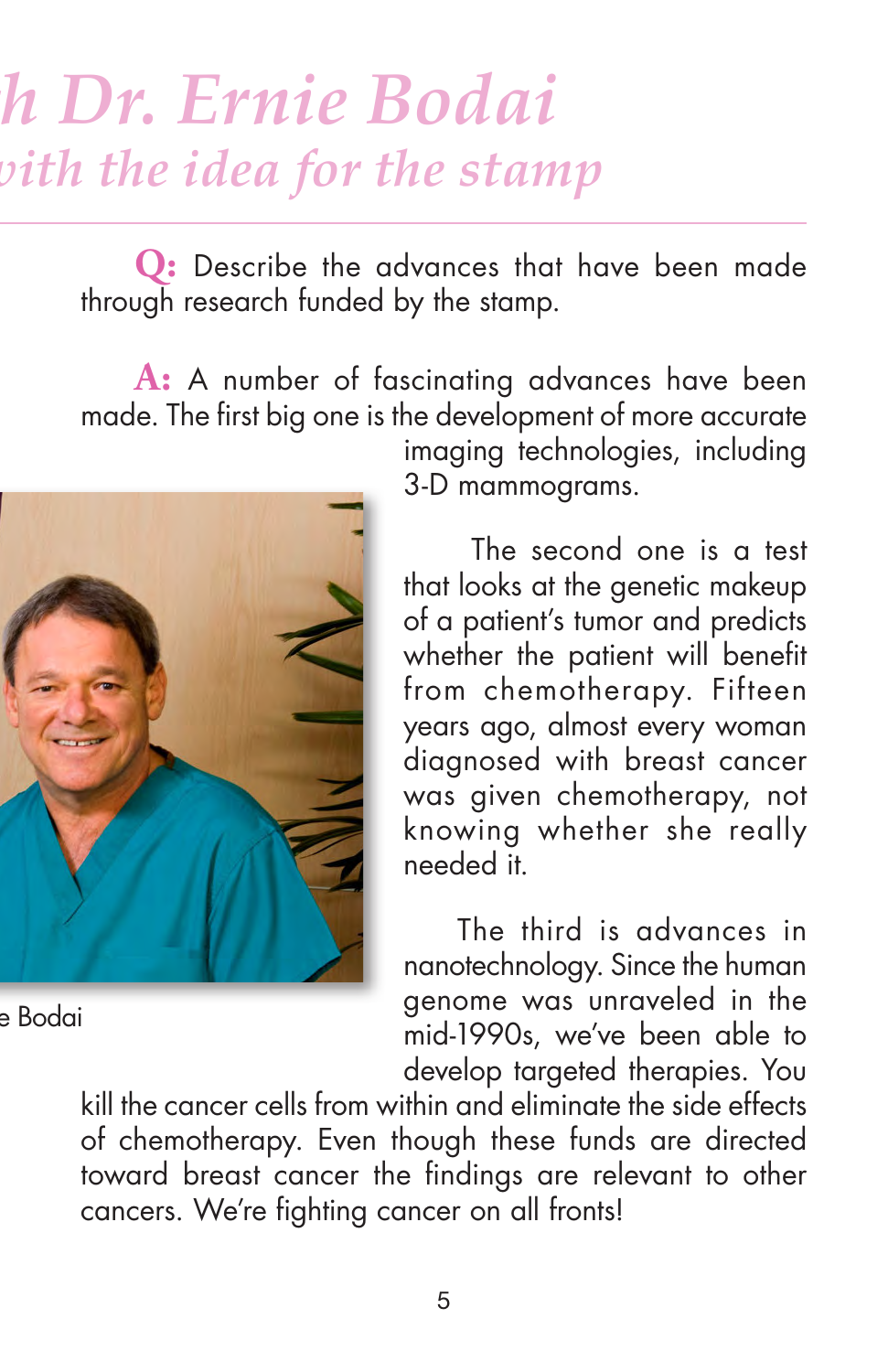## *A Record of Success*

**The Breast Cancer Research Stamp costs 65 cents and is deemed** valid as a 55-cent first-class stamp. The additional 10 cents charged for each stamp goes to research. This stamp does not replace the regular priced first class stamp, but simply gives buyers the option to purchase a new stamp to raise funds to fight a cancer that impacts the lives of so many American families.

To date, the stamp has raised more than \$90 million to find a cure for the disease. More than 1 billion stamps have been sold.

Seventy percent of the research funds generated by the stamp are directed to research programs at the National Institutes of Health (NIH). The remaining 30 percent of the research funds are directed to the Department of Defense breast cancer research program.

The Breast Cancer Research Stamp was the first stamp in our nation's history dedicated to raising funds for a special cause. The stamp's success has inspired other fundraising stamps including the Heroes of 2001 stamp, which raised money for the families of emergency personnel who died or were disabled during the terrorist attacks on 9/11.

"With the Breast Cancer Research Semipostal Stamp, Americans have used the power of the mail to raise awareness about this disease as well as hope for the cure."

> – Postmaster General and CEO Megan J. Brennan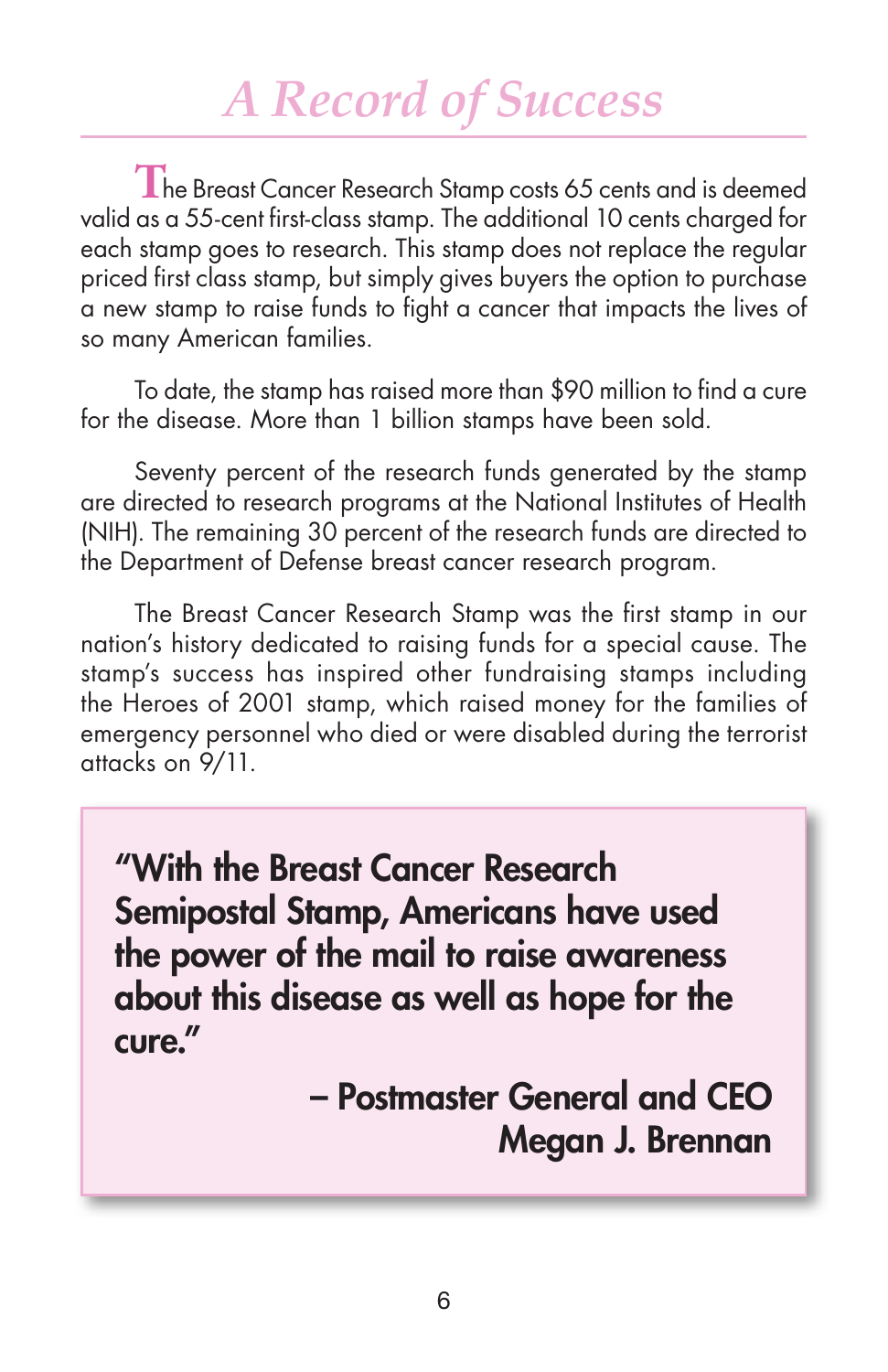## *A Record of Success*

**D**uring a time when federal and state research budgets are being targeted for cuts, funding is desperately needed for cancer research.

I pledge to continue my support of this unique postal stamp. To ensure the stamp's continued success, I look forward working with the Post Office and nationwide retailers to increase awareness of the stamp and make sure it's widely available.

Through the hard work of Dr. Bodai, the Breast Cancer Research Stamp has now been issued in 16 countries, including Hungary, Belize, Grenada, Gambia, Micronesia, Kenya, Kosovo, Israel, Sweden and El Salvador, to raise awareness and funding to fight this disease worldwide. All of the funds raised in each country stay in that country.

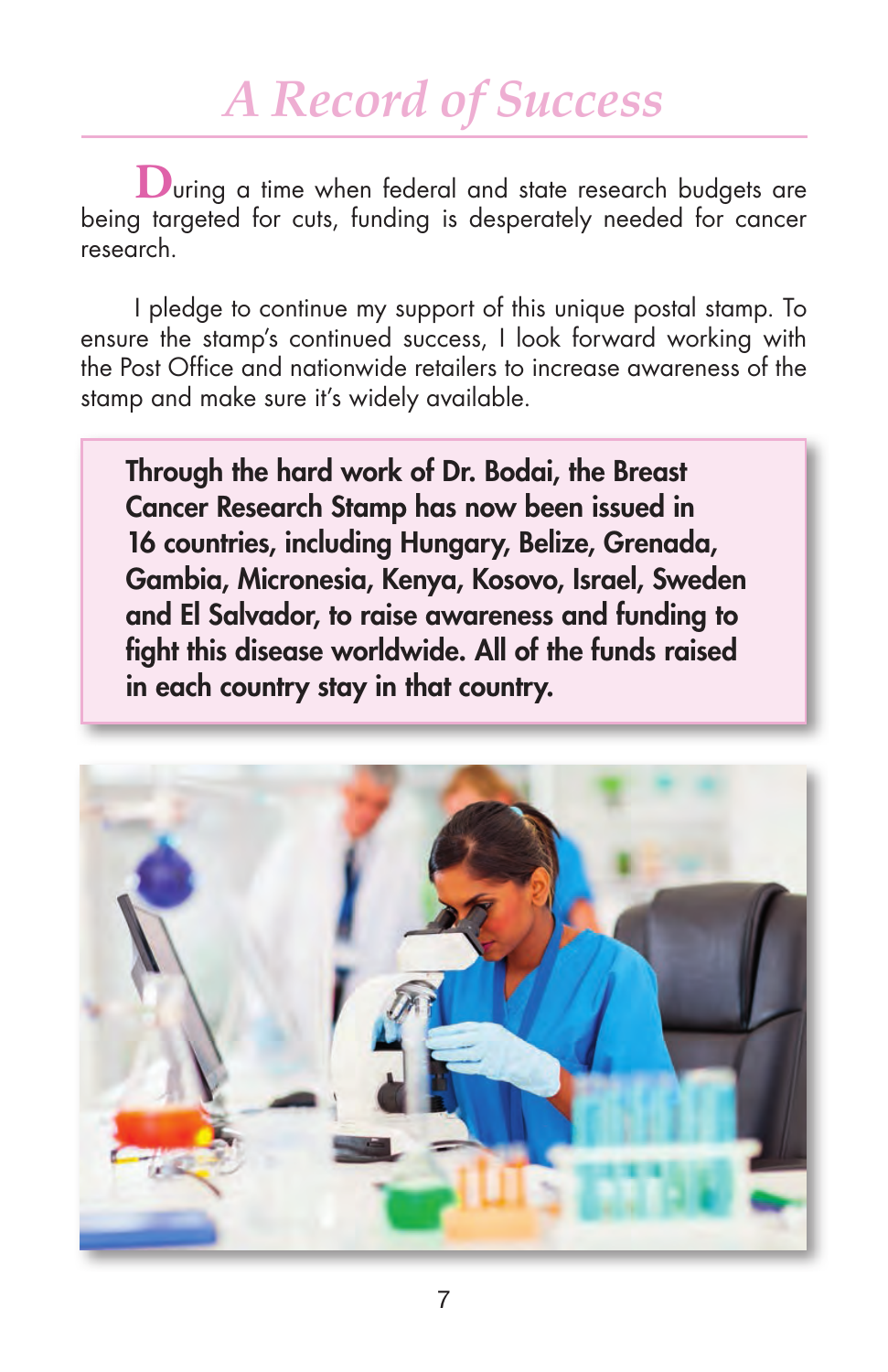"Today, thanks to breakthroughs in cancer research, more and more people are becoming cancer survivors rather than cancer victims. According to the Centers for Disease Control and Prevention, there are 14 million cancer survivors in the U.S. today. Every dollar we can raise through these stamps to fight breast cancer will help save lives."

– Senator Dianne Feinstein

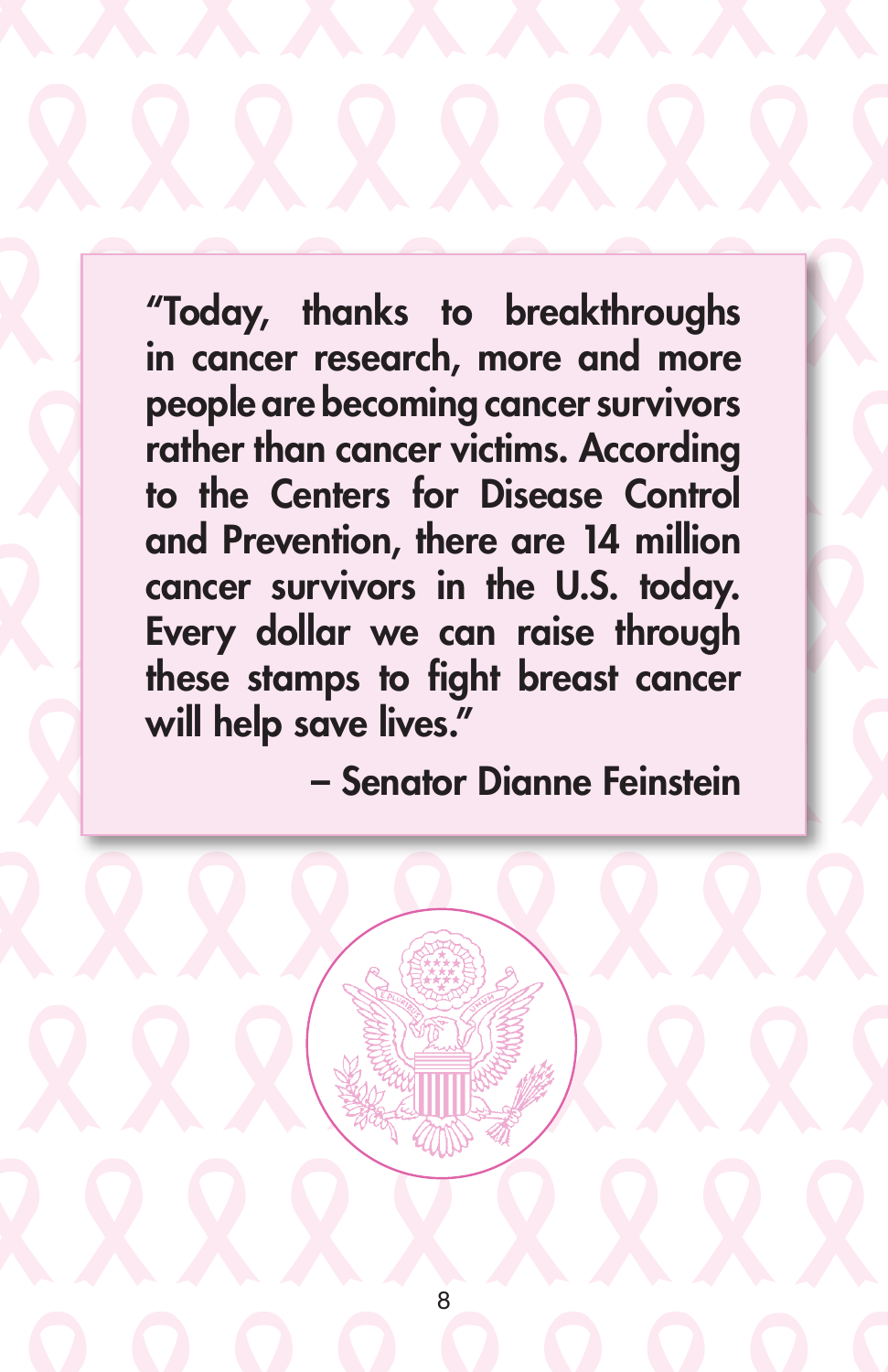